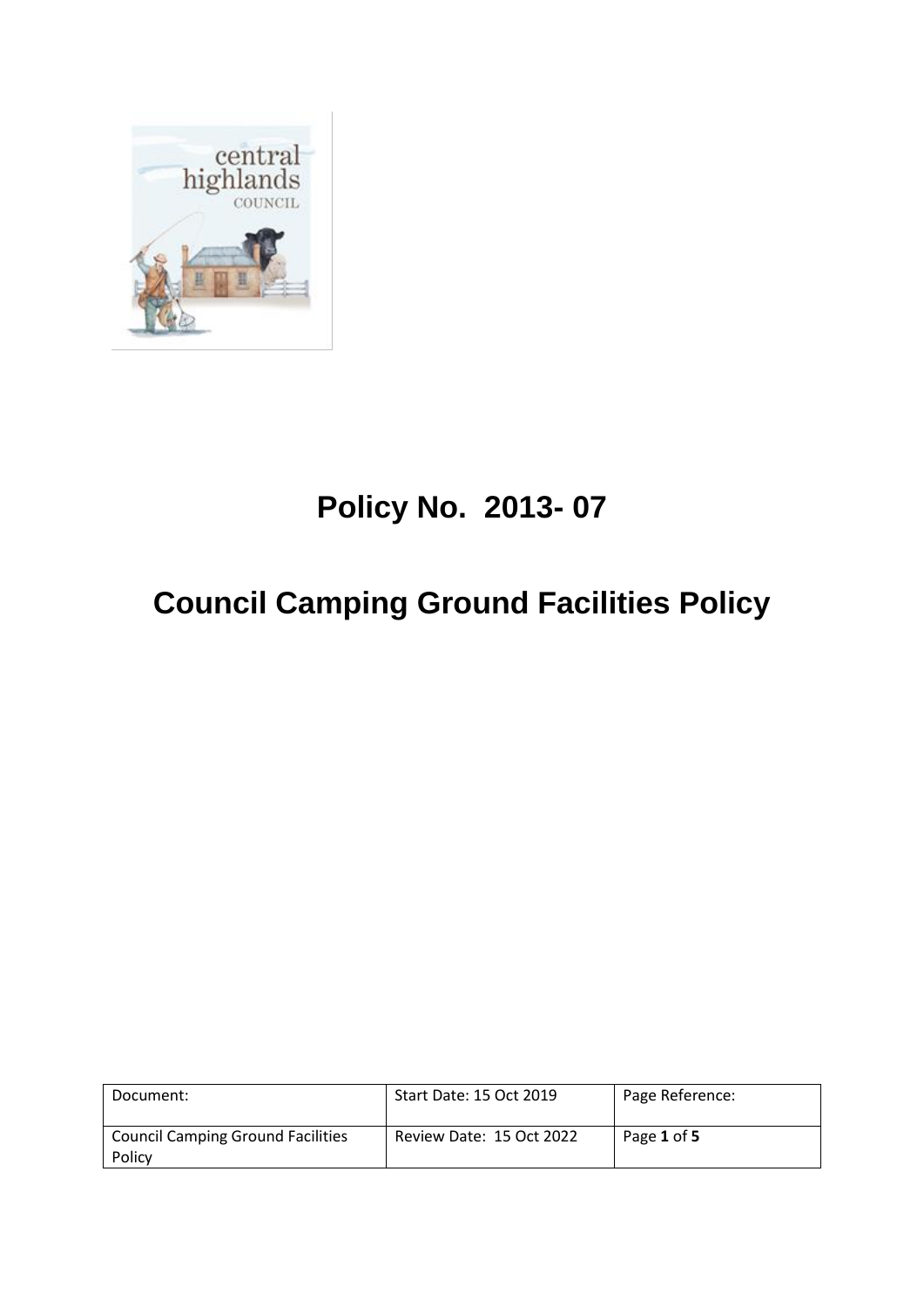# **Introduction**

This policy has been prepared to address the management of Council owned camping facilities in the Central Highlands.

# **Use of Camping Facilities**

Camping facilities are provided for short term stays only and subject to the following maximum night stays per calendar year:

| <b>Bothwell Camping Facility:</b> | No more than seven (7) nights (be they    |  |
|-----------------------------------|-------------------------------------------|--|
|                                   | consecutive or not) in any calendar-year. |  |
| Hamilton Camping Facility:        | No more than seven (7) nights (be they    |  |
|                                   | consecutive or not) in any calendar-year. |  |

# **Longer Term Stays will not be permitted**

# **Fees**

Council will review its fees for camping facilities at least annually:

When setting fees, Council will ensure that all direct and indirect costs are included together with a rate of return to Council;

Fees will be set for powered and un-powered sites.

# **Terms and Conditions for Use of Camping Facilities**

The attached Terms & Conditions of Use (Appendix A) will be displayed at Council Camping Facilities.

# **Duly Authorised Council Officer**

The Development & Environmental Services Manager is the duly authorised Council Officer with the powers of eviction.

# **Review**

This policy will be reviewed every 3 years

| Document:                                          | Start Date: 15 Oct 2019  | Page Reference: |
|----------------------------------------------------|--------------------------|-----------------|
| <b>Council Camping Ground Facilities</b><br>Policy | Review Date: 15 Oct 2022 | Page 2 of 5     |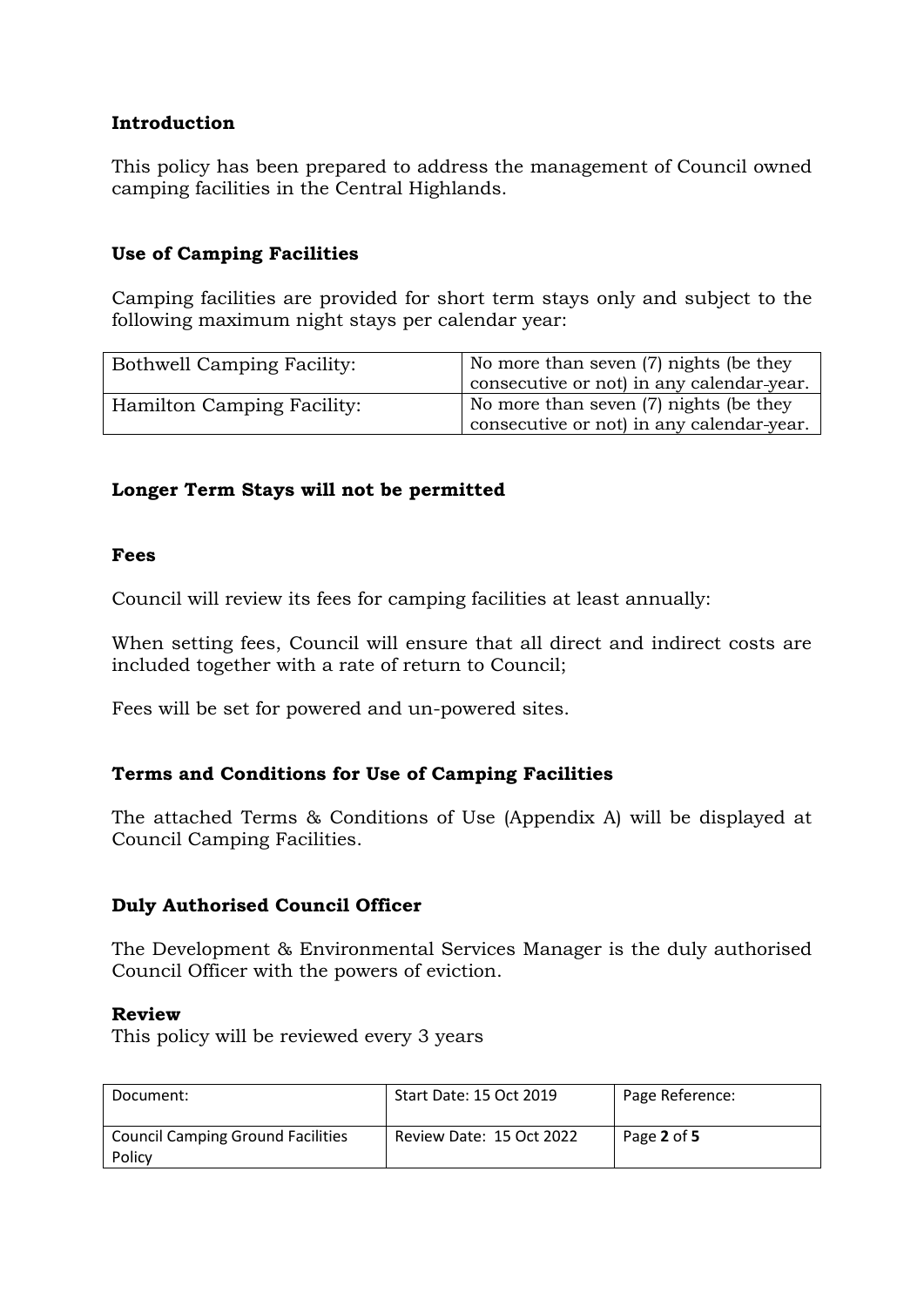### **APPENDIX A**

#### **TERMS AND CONDITIONS FOR USE OF COUNCIL CAMPING FACILITIES**

#### **Payment of Fees**

Fees must be paid in advance and your receipt displayed on your vehicle/motorhome dashboard.

Fees are payable at the following places:

| Bothwell | $\sim$ 100 $\mu$                                    | Council Offices, Alexander Street, Bothwell         |
|----------|-----------------------------------------------------|-----------------------------------------------------|
|          |                                                     | Bothwell Garage, Patrick Street, Bothwell           |
| Hamilton | $\frac{1}{2}$ and $\frac{1}{2}$ . The $\frac{1}{2}$ | Council Offices, Tarleton Street, Hamilton          |
|          |                                                     | By deposit into receptacle near public conveniences |

#### **Duration of Stays**

| <b>Bothwell Camping Facility:</b> | No more than seven (7) nights (be they    |  |
|-----------------------------------|-------------------------------------------|--|
|                                   | consecutive or not) in any calendar-year. |  |
| <b>Hamilton Camping Facility:</b> | No more than seven (7) nights (be they    |  |
|                                   | consecutive or not) in any calendar-year. |  |

#### **Noise/Behaviour**

To enable all campers to enjoy their stay:

- Noise, intoxication, bad language, physical or verbal abuse to any guest, visitor, member of the public or Council staff, or any other offensive behaviour will not be tolerated. This type of behaviour will result in the camper being evicted from the site.
- All noise audible from the next closest site must cease between 9 pm. and 7 am.
- Campers are responsible for the behaviour of visitors to their site
- The use of generators is prohibited at the Council Camping Facilities at Bothwell and Hamilton.

| Document:                                          | Start Date: 15 Oct 2019  | Page Reference: |
|----------------------------------------------------|--------------------------|-----------------|
| <b>Council Camping Ground Facilities</b><br>Policy | Review Date: 15 Oct 2022 | Page 3 of 5     |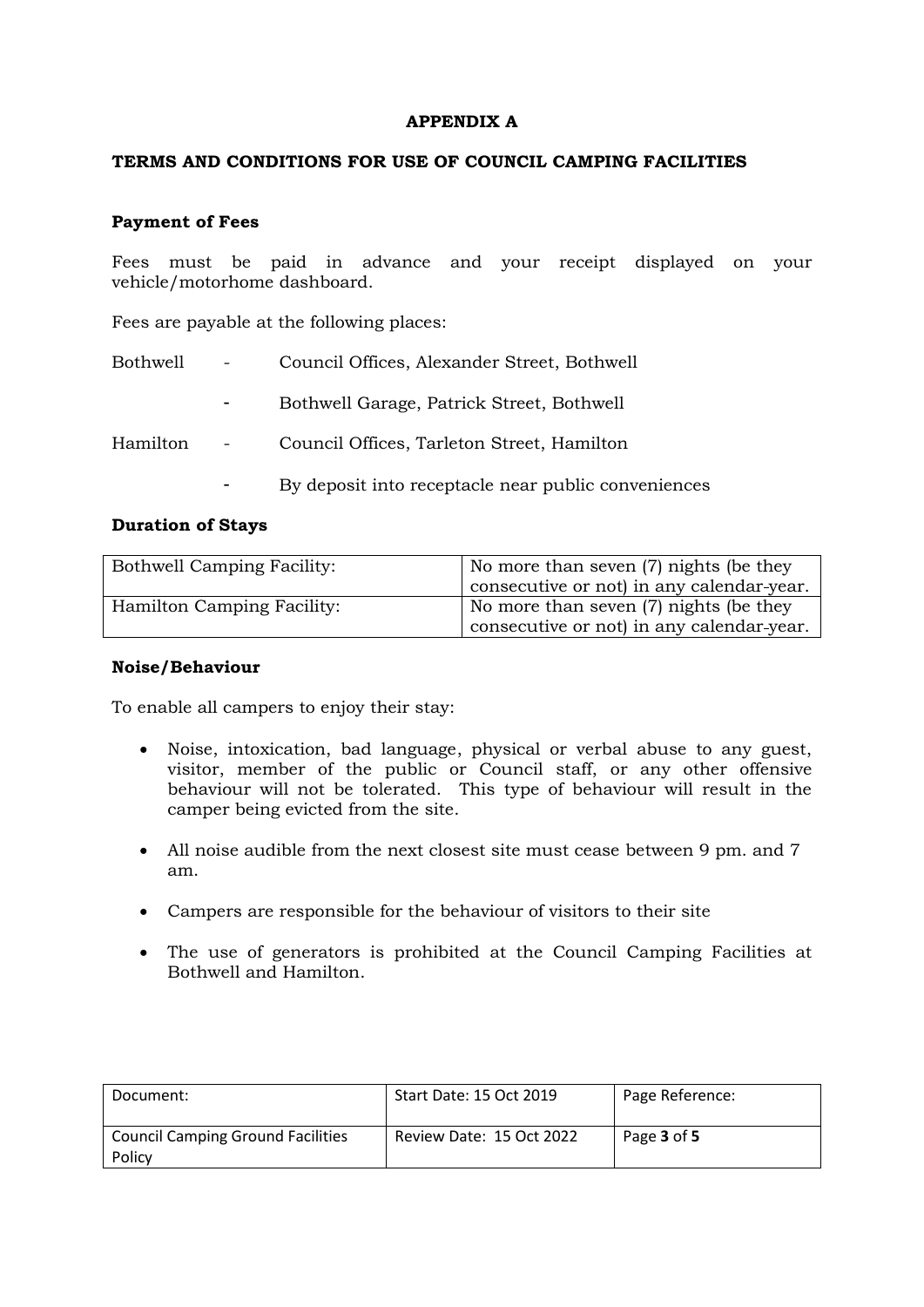# **Fire Safety**

Fires are strictly prohibited at Council camping facilities

## **Rubbish**

General campsite waste only is to be placed in bins provided.

### **Amenities/Ablutions**

- Use showers sensibly with due regard to fellow campers and any water restrictions.
- Cooking and dishwashing is not permitted in amenity areas.
- Children must be accompanied to showers/toilets by an adult

# **Laundry Facilities**

Laundry facilities (washing machine and dryer) are available at both sites:

- Bothwell Camping Ground a key is provided when you pay your fee
- Hamilton Camping Ground a key to the laundry facilities is available by paying a refundable deposit at the Hamilton Council Offices

### **No washing of animal bedding /toys /outfits in the washing machines.**

### **Discharge of Liquid**

Discharge of sullage or grey-water onto the site or into any waterway is prohibited. Facilities are available at this site for disposal of sullage and grey water.

### **Pets**

Pets are allowed but must be restrained and under the effective control of the owner. The dog owner is to ensure that all faeces from the dog is removed and disposed of responsibly.

| Document:                                          | Start Date: 15 Oct 2019  | Page Reference: |
|----------------------------------------------------|--------------------------|-----------------|
| <b>Council Camping Ground Facilities</b><br>Policy | Review Date: 15 Oct 2022 | Page 4 of 5     |